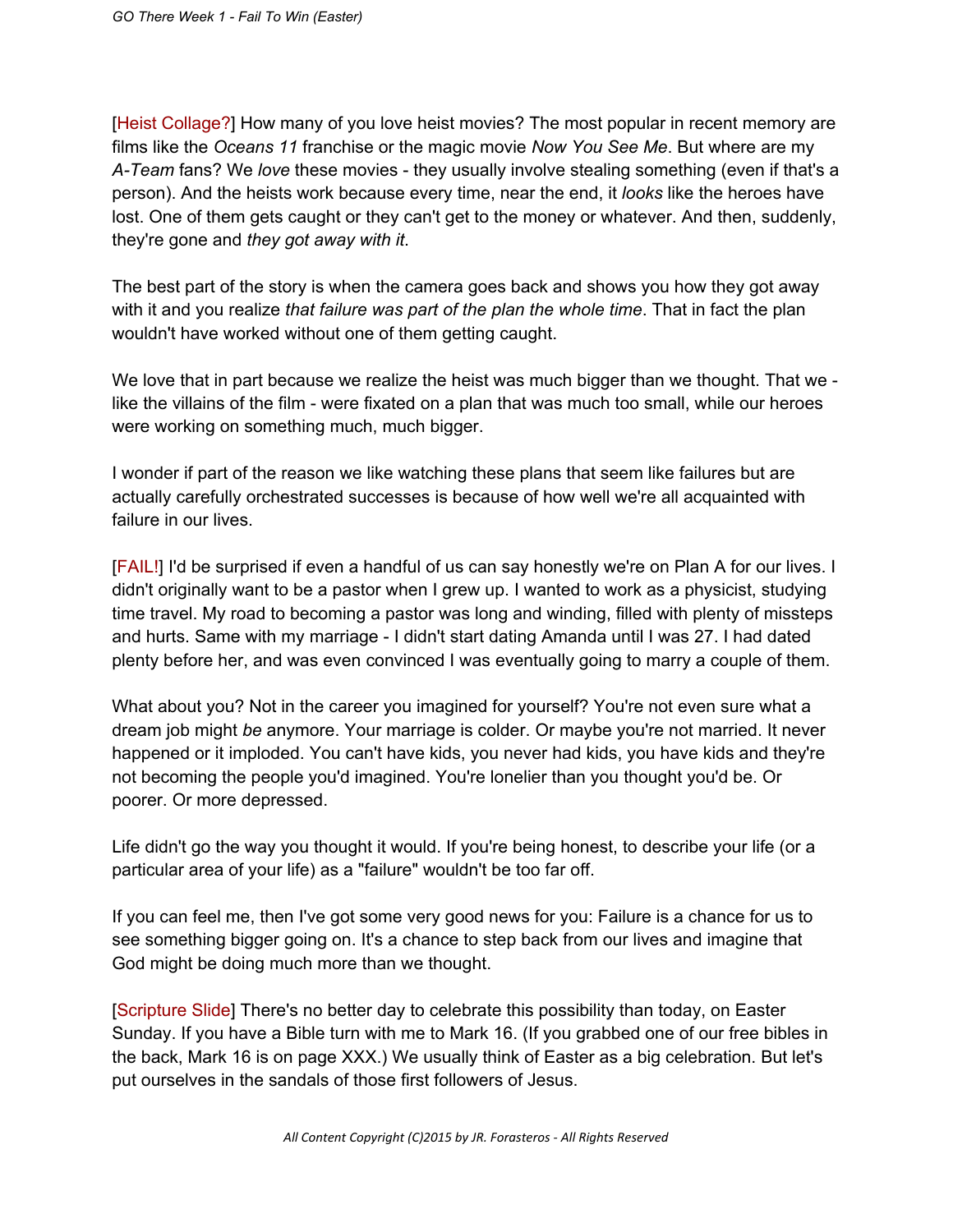For them, Easter morning was full of fear, terror and despair. They had thought this Jesus they followed was Israel's new king. When they marched into Jerusalem at the beginning of the Passover week, they expected him to announce his kingship and kick out Rome, to break open the skies and usher in God's new kingdom.

[Cross Fail] Instead, Jesus was arrested and executed as a false king. The Jewish authorities had colluded with the Roman authorities and Jesus was caught in the middle, crushed and killed. Which meant all his followers were in danger. They had all fled when Jesus was arrested, and were in hiding.

In fact, according to Mark, only a few women dared approach Jesus' tomb on Sunday morning. They came to give him a proper burial, refusing to let their would-be king, their spectacular failure, be buried like a common criminal.

Let's read what happened, beginning in verse 1:

When the Sabbath was over, Mary Magdalene, Mary the mother of James, and Salome bought spices so that they might go to anoint Jesus' body. Very early on the first day of the week, just after sunrise, they were on their way to the tomb and they asked each other, "Who will roll the stone away from the entrance of the tomb?"

But when they looked up, they saw that the stone, which was very large, had been rolled away. As they entered the tomb, they saw a young man dressed in a white robe sitting on the right side, and they were alarmed.

"Don't be alarmed," he said. "You are looking for Jesus the Nazarene, who was crucified. He has risen! He is not here. See the place where they laid him. But go, tell his disciples and Peter, 'He is going ahead of you into Galilee. There you will see him, just as he told you.' "

Trembling and bewildered, the women went out and fled from the tomb. They said nothing to anyone, because they were afraid.  $-$  Mark 16:1-8

Trembling and bewildered, the women fled from the tomb. They said nothing to anyone because they were afraid.

A handful of women - near the bottom of the social order in their day - are the only witnesses to Jesus' resurrection. And they say nothing to anyone because they're afraid.

For Jesus' followers, the resurrection doesn't make sense. And let's be clear: that Jesus could come back to life isn't the confusing part. Jesus had raised several people from the dead in the last couple of years. So they weren't confused that Jesus *could* come back to life.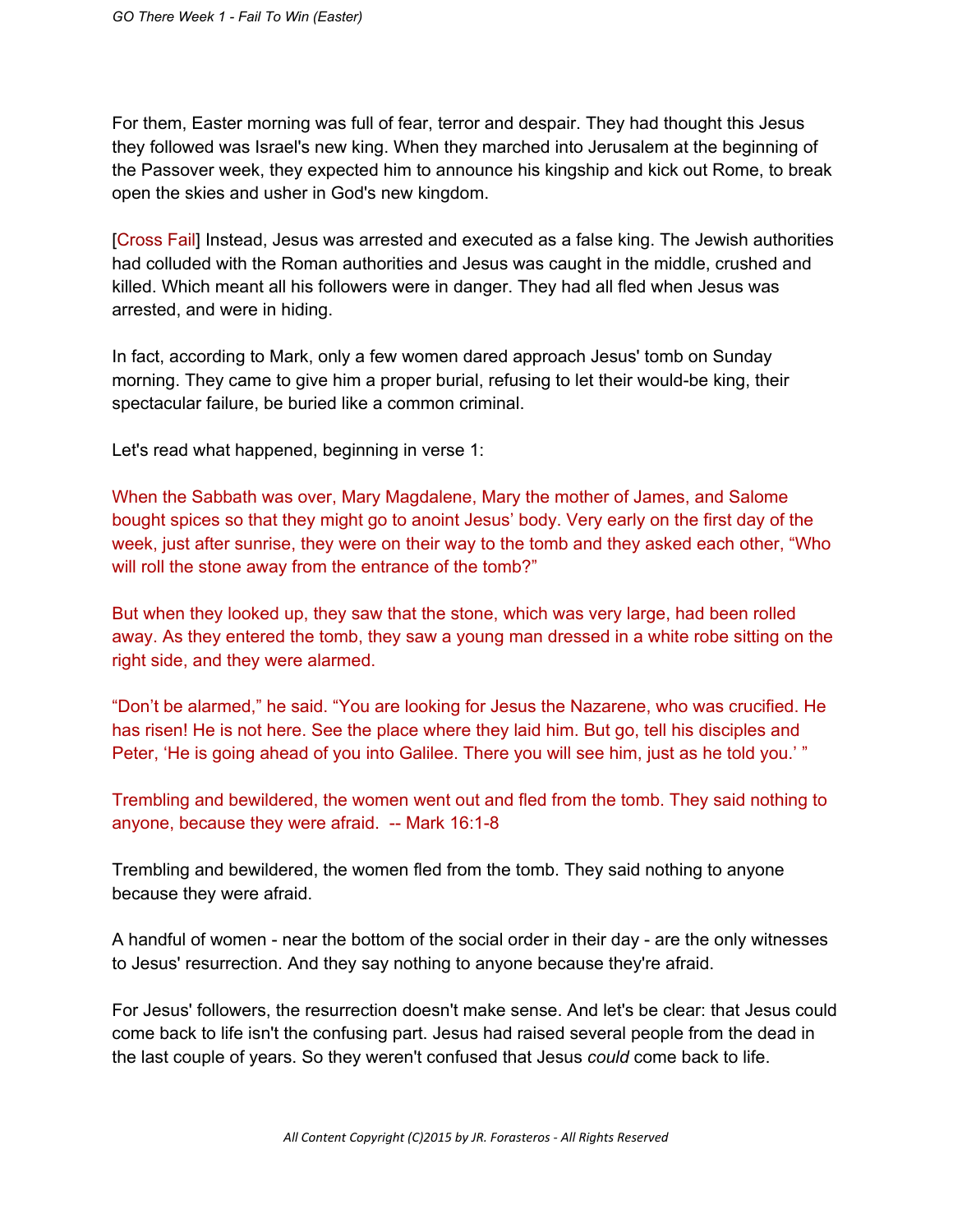[Empty Tomb Confusion] No, they couldn't imagine what it *meant* that he had come back. Just as they couldn't fathom why he died in the first place. Like the villains in the heist films, who walk into their vaults emptied of all the money, they simply couldn't wrap their minds around what *this particular* empty tomb meant.

[Scripture Slide 2] Which makes what happens next pretty awesome. Flip over to Acts 10 (which again in the free bibles is page  $XXX$ ). If you fast-forward a couple of years, you find that first bunch of followers wholly transformed. The best example is Peter, the very person who denied he'd ever heard of Jesus the night Jesus was arrested. Peter was so ashamed and afraid for his own life, he was nowhere to be found at the tomb. Fast-forward to Acts 10. Peter is in the city of Caesarea. He's been summoned to the home of Cornelius, a Roman centurion who believes in the God of Israel and wants to meet Peter. Peter has come to his home, and is addressing the people gathered there. As we read, keep the old Peter in mind, the Peter who was so afraid he abandoned Jesus and denied he even knew him. Let's look at Peter now, beginning in verse 34:

Peter began to speak: "I now realize how true it is that God does not show favoritism but accepts from every nation the one who fears him and does what is right. You know the message God sent to the people of Israel, announcing the good news of peace through Jesus Christ, who is Lord of all. You know what has happened throughout the province of Judea, beginning in Galilee after the baptism that John preached how God anointed Jesus of Nazareth with the Holy Spirit and power, and how he went around doing good and healing all who were under the power of the devil, because God was with him.

"We are witnesses of everything he did in the country of the Jews and in Jerusalem. They killed him by hanging him on a cross, but God raised him from the dead on the third day and caused him to be seen. He was not seen by all the people, but by witnesses whom God had already chosen—by us who ate and drank with him after he rose from the dead. He commanded us to preach to the people and to testify that he is the one whom God appointed as judge of the living and the dead. All the prophets testify about him that everyone who believes in him receives forgiveness of sins through his name." -- Acts 10:34-43

Peter boldly announces the good news about Jesus - that his resurrection marks him the judge of the living and the dead, that Jesus is the culmination of God's plan that's been in play since the beginning.

What makes this speech particularly fascinating is Peter's opening line. He says, "I now realize how true it is that God does not show favoritism but accepts from every nation the one who fears him and does what is right." Peter is Jewish. Cornelius is non-Jewish, a Gentile, which means that everyone in his home is also a Gentile. The Jewish faith - particularly in Peter's time, had strict prohibitions against Jews mixing with Gentiles.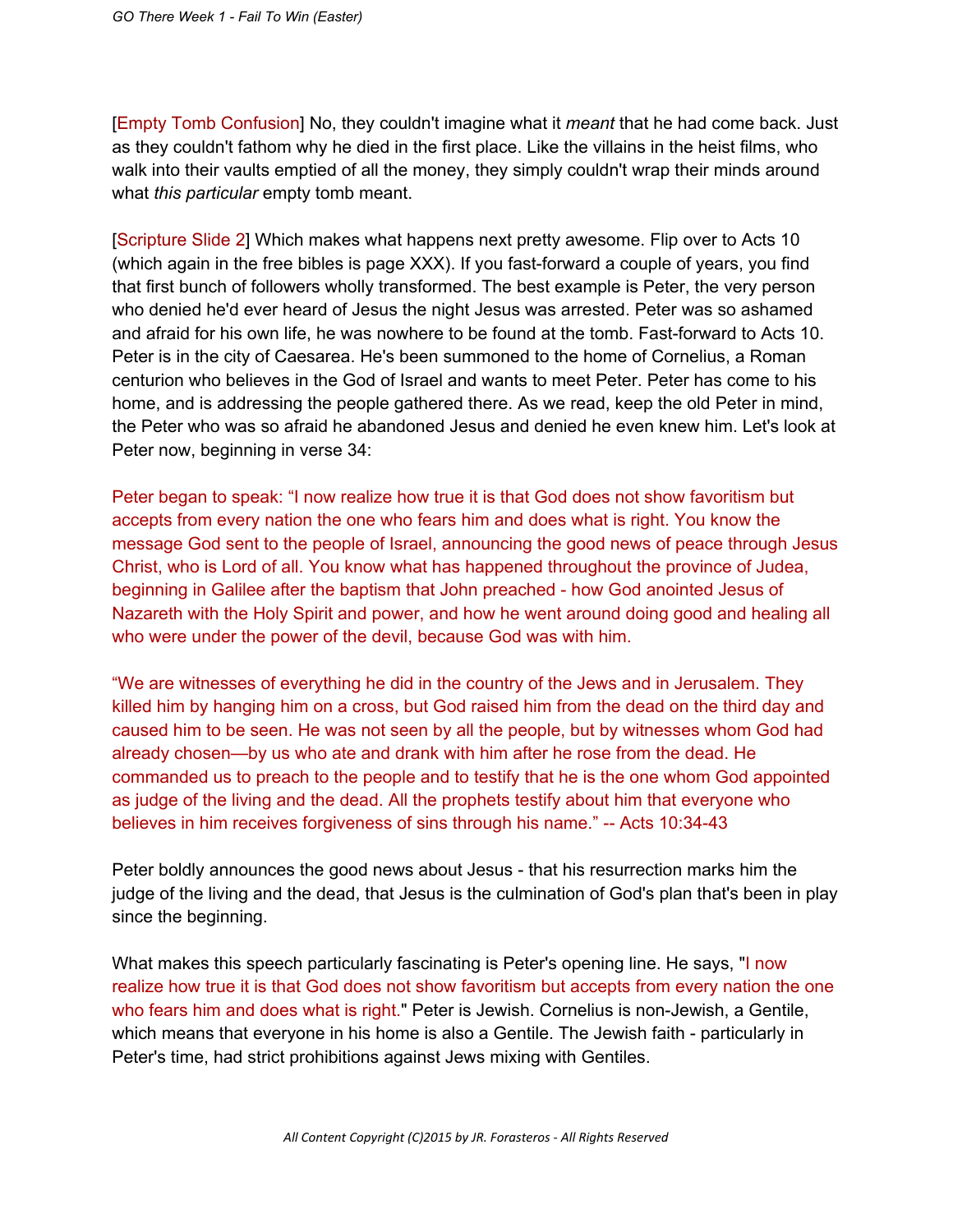To be clear: God had commanded that Jewish people like Peter not mix with Gentiles. They weren't to eat with them, to marry them, even to be in their homes or cities.

And Caesarea is a Roman city, named after Caesar. It was a blight on the Jewish identity (imagine if China conquered America and founded a city called New Beijing - how many Americans would love that idea?).

But now Peter has come to Caesarea, to the home of a Roman soldier. He stands in the midst of a bunch of people the plan said were out, and Peter realizes that something marvelous has happened:

He had the plan wrong. He thought Jesus was an earthly king, come to free the Jewish people from Rome. But now, standing among all these outsiders, these people who never would've been rescued if Jesus were only a Jewish king, Peter realizes he had it wrong all along.

Dying was part of the plan. God was pulling off a cosmic heist, rescuing not just the Jewish people but *everyone*, *everywhere*, from every time and every place. In Jesus' death and resurrection, every person who was an outsider can not become an insider. God blew up the bank, erased every debt, every line that kept people from the good news.

And Peter now has the great privilege of announcing that to this room crowded with outsiders. Good news - you're in. Good news, God isn't holding your failures against you. Good news, God is in the business of rescuing failures, redeeming and restoring them.

[How do we illustrate this?] How can he say this? Because Peter was the ultimate failure. His testimony might have kept Jesus from death. But his fear kept him silence and ushered Jesus to his death. And now Peter sees that God works in failure, that God is the God of failure.

So we return to our failures. To the failed marriages and failed jobs and mistakes and broken promises and betrayals and abandoned dreams.

We want to hide these things. We want to bury them and the shame that comes with them.

But God invites us to bring our failures to him. To trust that failure isn't the end of the road and that God has a bigger plan for us, one that challenges us to look beyond our failures.

Failure doesn't kill us. Take a look at some of these famous failures. [\[Failure](https://www.youtube.com/watch?v=Y6hz_s2XIAU) Video]

I want to invite you this morning to imagine that God is doing something big in your life. I want you to imagine that you might be like Peter - ashamed, afraid. Paralyzed by your failures, scared to move forward.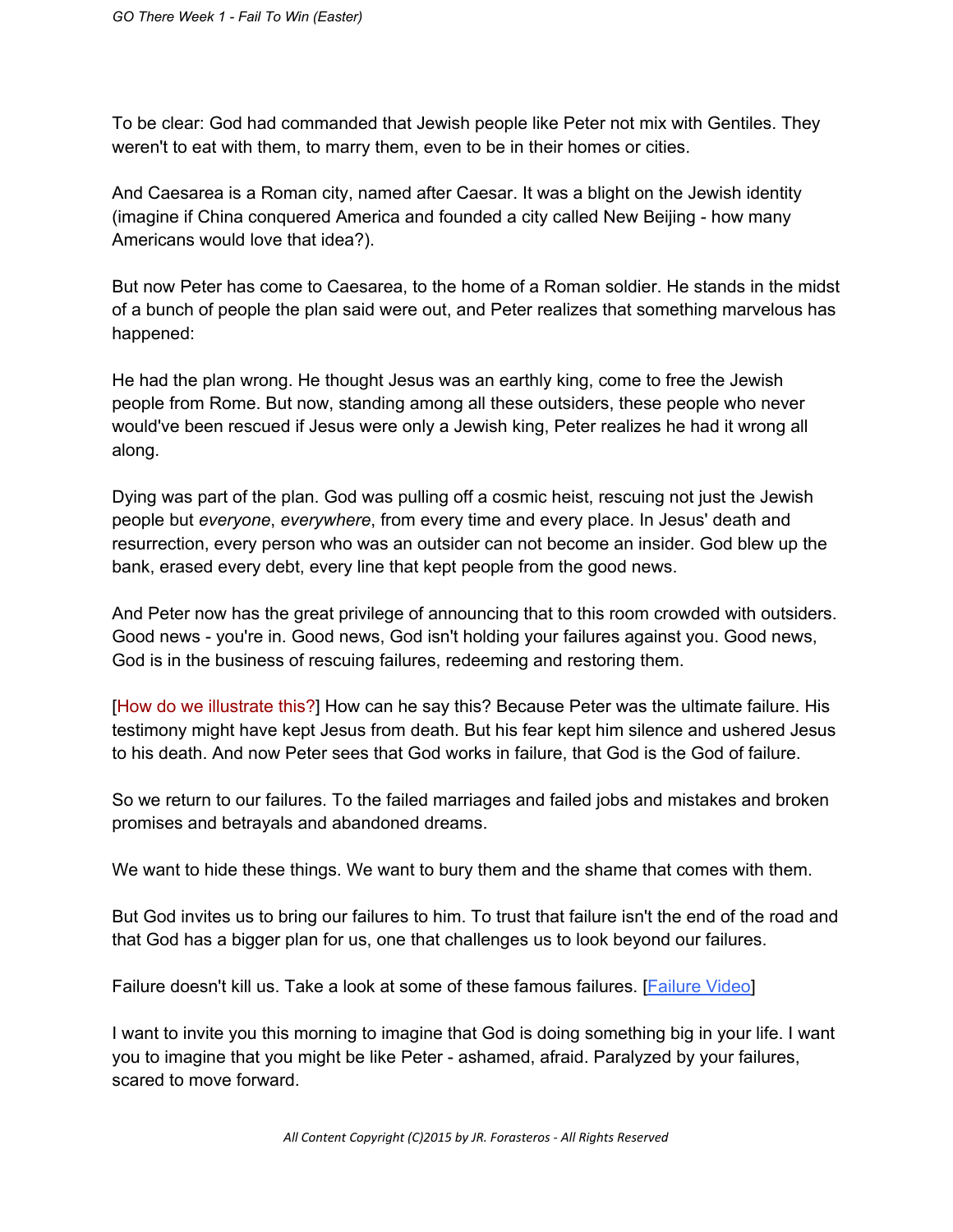Jesus has been raised from the dead. In his death, he conquered death once and for all, and has invited us to join in his life. All we have to do is say Yes, like Cornelius did.

God raised Jesus from the dead to make a way for you to have life. God raised Jesus from the dead so that you need not be defined by your failures and shame. God is inviting you to be transformed, to become a bold proclamation of life, a walking example of what happens when failure isn't the last word.

What would it take for you to say Yes this morning?

## **Examine and Baptisms**

I want to invite you into a prayer experience called a Prayer of Examine. I'm going to put four questions on the screen, and give you a few moments to reflect prayerfully on them. The Examine is a space, an opportunity for you to consider what it looks like for you to respond to the good news you've heard this morning.

- 1. Where do you feel like a failure?
- 2. How has that failure paralyzed you?
- 3. When this week will it be easy for you to sink back into that failure?
- 4. What does it look like for you to risk saying Yes to God this week?

After Peter makes his announcement of the good news about Jesus, the Holy Spirit comes upon all those outsiders, marking them as insiders. Peter looks around and marvels, and then wonders, "What is keeping everyone from being baptized?"

Baptism was a mark of Jewish belonging. It symbolized turning from sin, being washed clean and following God. Those first followers of Jesus had adopted baptism as the marker of joining the Church.

And now Peter says, all these outsiders, these non-Jews, they're part of the plan now. They can and should be baptized. So Peter baptized them all in the name of Jesus.

For 2,000 years, Christians have been baptizing on Easter Sunday. So today, we baptize outsiders who've become insiders. Let's hear their stories. [Baptism Video]

## **Benediction**

For the next several weeks, we're going to follow Jesus' followers. We're going to see how Jesus' resurrection challenges us to a bigger, riskier faith, a faith that makes us uncomfortable because it's almost *too much* grace. Too much forgiveness. The horizon is *too open*, the skies *too blue*. And yet they call to us, promising a freedom and hope we can barely imagine are possible.

I hope you want to join us on this journey. [Newcomers' Lunch]